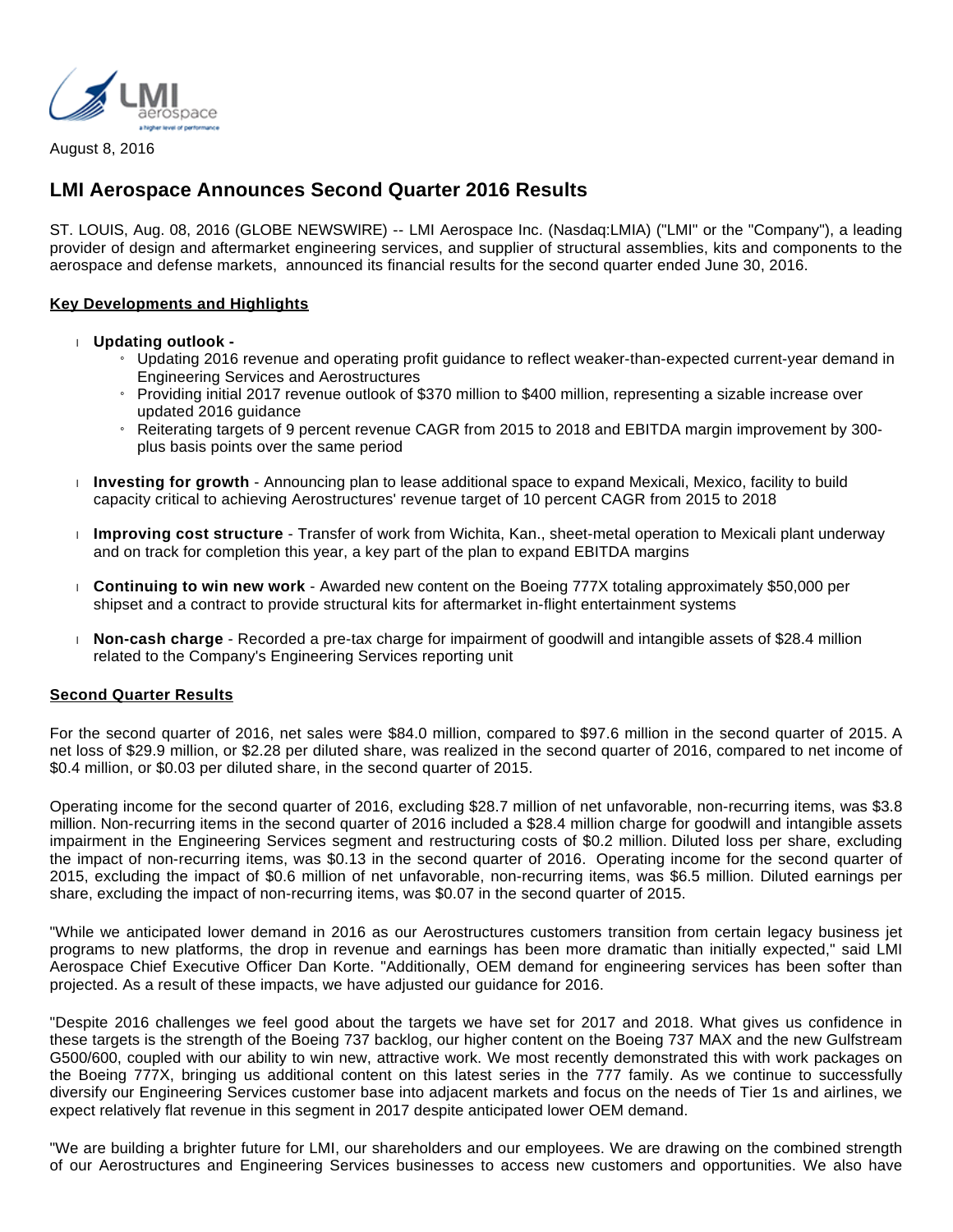taken additional steps in recent months to improve long-term performance by putting the right work in the right place through the previously announced closure of our Wichita sheet-metal operation. At the same time, we have secured equipment to support our production rate increases in 2017 and are beginning the process of expanding our Mexicali operations. We are doing this while remaining focused on revenue growth, margin and working capital improvement, generating optimal cash flow levels, and achieving a targeted leverage ratio of 3.0 in 2018."

# **Segment Results**

| (\$ millions)                  | Q2<br>2016 | Q2<br>2015 | Q <sub>2</sub> YTD<br>2016 | Q2 YTD<br>2015 |
|--------------------------------|------------|------------|----------------------------|----------------|
|                                |            |            |                            |                |
| Net sales:                     |            |            |                            |                |
| Aerostructures                 | \$75.5     | \$85.3     | \$152.4                    | \$164.5        |
| <b>Engineering Services</b>    | 8.7        | 12.5       | 19.8                       | 26.0           |
| Eliminations                   | (0.2)      | (0.2)      | (0.9)                      | (0.5)          |
| Total net sales                | \$84.0     | \$97.6     | \$171.3                    | \$190.0        |
| Income (loss) from operations: |            |            |                            |                |
| Aerostructures                 | £.<br>4.1  | \$6.1      | \$<br>7.6                  | S.<br>11.2     |
| <b>Engineering Services</b>    | (28.8)     | (0.2)      | (28.7)                     | (1.0)          |
| Eliminations                   | (0.1 )     |            | (0.3)                      | 0.0            |
| Total income from operations   | \$(24.8)   | S<br>5.9   | S<br>(21.4)                | 10.2           |

# **Aerostructures Segment**

|                                 | Q <sub>2</sub> |            | Q <sub>2</sub> |                 |
|---------------------------------|----------------|------------|----------------|-----------------|
| Net Sales (\$ in millions)      | 2016           | % of Total |                | 2015 % of Total |
|                                 |                |            |                |                 |
| Large commercial aircraft       | \$46.0         | 60.9%      | \$45.4         | 53.2%           |
| Corporate and regional aircraft | 16.5           | 21.9%      | 21.3           | 25.0%           |
| Military                        | 9.0            | 11.9%      | 11.6           | $13.6\%$        |
| Other                           | 4.0            | 5.3%       | 7.0            | 8.2%            |
| Total                           | \$75.5         | 100.0%     | \$85.3         | 100.0%          |

Aerostructures revenue decreased 11.5 percent to \$75.5 million in the second quarter of 2016 from \$85.3 million in the second quarter of 2015. In the large commercial aircraft market, higher production rates on the Bombardier C-Series and Boeing 787 programs increased sales by \$2.1 million and \$1.3 million, respectively, which was partially offset by a decrease in sales on the Boeing 747 and 737 programs of \$2.1 million and \$1.0 million, respectively. This trend is expected to continue through 2016. The decline in sales in the corporate and regional jet market was primarily attributable to lower demand of \$3.6 million and \$0.7 million on the Gulfstream G450/550 and G150/280 programs, respectively. In addition, an increase in parts sales of \$0.6 million on the Gulfstream G500/600 program were offset by a decrease in tooling sales of \$1.0 million on the same program in the second quarter of 2016 when compared to the prior-year period. Military sales on the Lockheed Martin F-35 and Boeing F/A-18 programs declined \$0.9 million and \$0.7 million, respectively.

The Aerostructures segment generated gross profit of \$14.7 million, or 19.5 percent of net sales, in the second quarter of 2016 versus \$17.1 million, or 20.0 percent of net sales, in the second quarter of 2015. The reduction in gross profit margin in the second quarter of 2016 was primarily attributable to lower sales and unfavorable product mix partially offset by benefits realized from restructuring activities completed during 2015.

Selling, general and administrative expenses were \$10.6 million in the second quarter of 2016 versus \$11.0 million in the second quarter of 2015. The decrease was primarily attributable to lower salaries and related fringes of \$0.6 million in the second quarter of 2016 when compared the second quarter of 2015.

### **Engineering Services Segment**

| Net Sales (\$ in millions) | Q2    | 2016 % of Total | Q2 | 2015 % of Total |
|----------------------------|-------|-----------------|----|-----------------|
| Large commercial aircraft  | \$2.9 | $33.3\%$ \$ 5.1 |    | 40.8%           |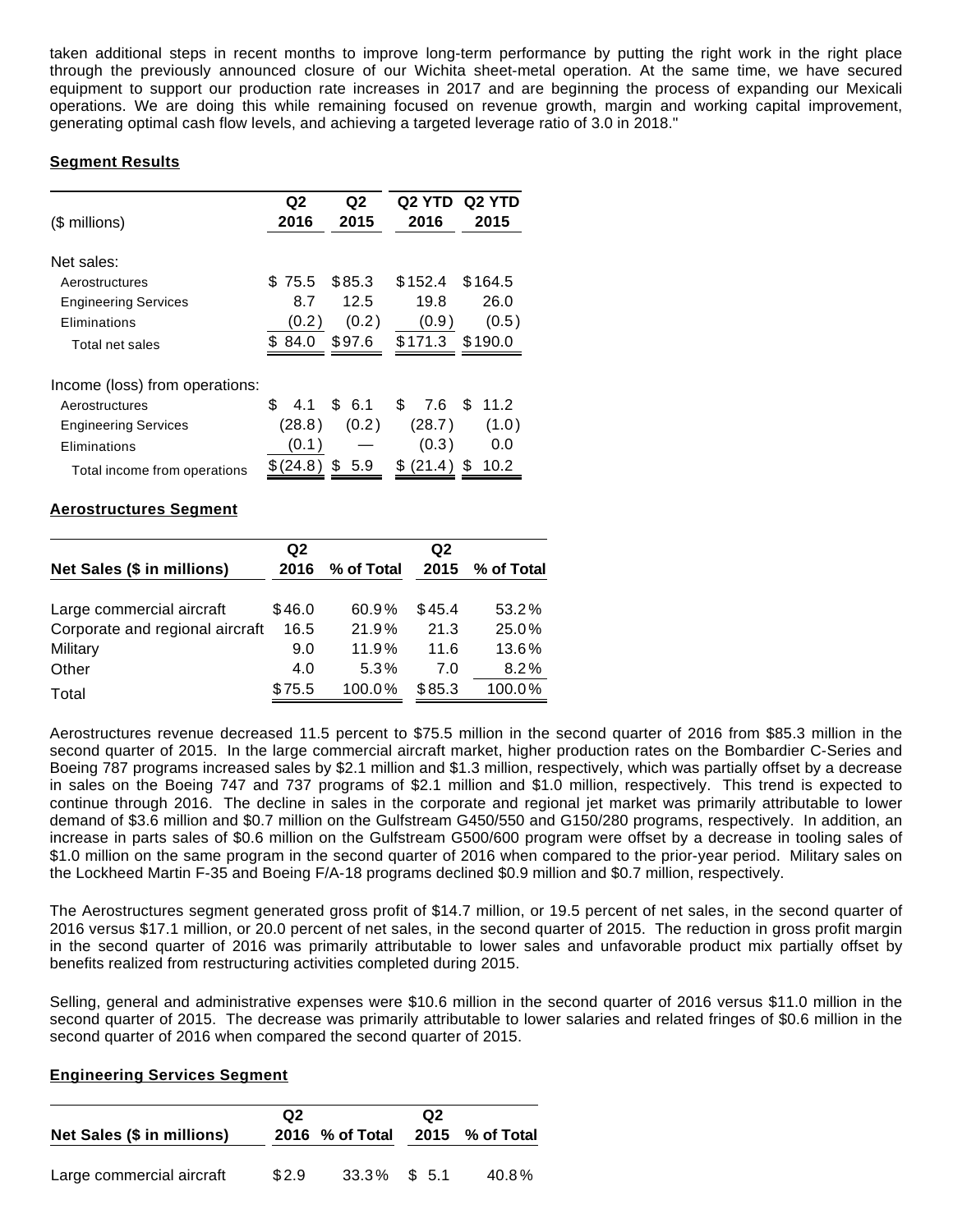| Corporate and regional aircraft 3.0 |       | 34.5%         | 4.6 | 36.8%    |
|-------------------------------------|-------|---------------|-----|----------|
| Military                            | 2.4   | 27.6%         | 2.5 | $20.0\%$ |
| Other                               | 0 4   | 4.6%          | 0 3 | 2.4%     |
| Total                               | \$8.7 | 100.0% \$12.5 |     | 100.0%   |

Engineering Services revenue decreased 30.4 percent to \$8.7 million in the second quarter of 2016 from \$12.5 million in the second quarter of 2015.

The decline in net sales in the large commercial market was primarily attributable to lower sales on the Bombardier C-series program and lower maintenance and repair revenues of \$1.3 million and \$0.9 million, respectively. Sales to the corporate and regional aircraft market declined primarily due to a \$0.7 million decrease in the Aerion AS2 program and a \$0.5 million decrease in the Global Wing program.

Gross profit for the segment was \$0.9 million, or 10.3 percent of net sales, for the second quarter of 2016, compared to \$1.7 million, or 13.6 percent of net sales, for the prior year quarter. The decrease in gross profit was primarily attributable to the decline in sales, partially offset by reductions in salaries and related expenses.

Selling, general and administrative expenses for the segment were \$29.7 million in the second quarter of 2016 compared to \$1.9 million in the second quarter of 2015. The increase in selling, general and administrative expenses was primarily attributable to a \$24.3 million charge for goodwill impairment and a \$4.1 million charge for intangible asset impairment, partially offset by a decline in salary and related expenses resulting from cost reduction activities completed in 2015. The impairment charge was triggered by lower-than-expected operating results in the second quarter of 2016 coupled with a revision of the full-year 2016 guidance. Excluding non-recurring items, selling, general, and administrative expenses were lower in the second quarter of 2016 by \$0.5 million when compared to the second quarter of 2015.

#### **Non-Segment**

Interest expense decreased \$0.3 million in the second quarter of 2016 on lower borrowings compared to the second quarter of 2015.

The Company recorded an income tax benefit of \$0.4 million for the second quarter of 2016, compared to an income tax benefit of \$0.1 million in the second quarter of 2015.

The Company's operating cash flow was \$5.9 million lower in the second quarter of 2016 when compared to the prior-year period. The Company's operations provided cash of \$4.3 million in the second quarter of 2016 and funded net capital expenditures of \$1.6 million, resulting in free cash flow of \$2.7 million. In the second quarter of 2015, the Company's operations provided cash of \$10.2 million and funded net capital expenditures of \$4.6 million, resulting in free cash flow of \$5.6 million.

#### **Outlook for 2016**

The Company provides updated guidance for 2016 as follows:

| $$$ millions)                                           | <b>Updated</b>  | Prior<br>2016 Guidance 2016 Guidance                 |
|---------------------------------------------------------|-----------------|------------------------------------------------------|
| Sales:<br>Aerostructures<br><b>Engineering Services</b> | 35.0 - 40.0     | $$310.0 - $315.0$ $$315.0 - $325.0$<br>$50.0 - 55.0$ |
| <b>Fliminations</b><br>Net Sales                        |                 | $$345.0 - $355.0$ $$365.0 - $380.0$                  |
| Operating profit excluding impact of impairment         | $$18.0 - $21.0$ | $$22.0 - $27.0$                                      |
| Free cash flow                                          | $$10.0 - $15.0$ | $$10.0 - $15.0$                                      |

## **Conference Call and Webcast Information**

In connection with this release and as previously announced, LMI will hold a conference call today, August 8, 2016, at 9:00 a.m., Central Daylight Time. LMI Chief Executive Officer Dan Korte and Chief Financial Officer Cliff Stebe will host the call.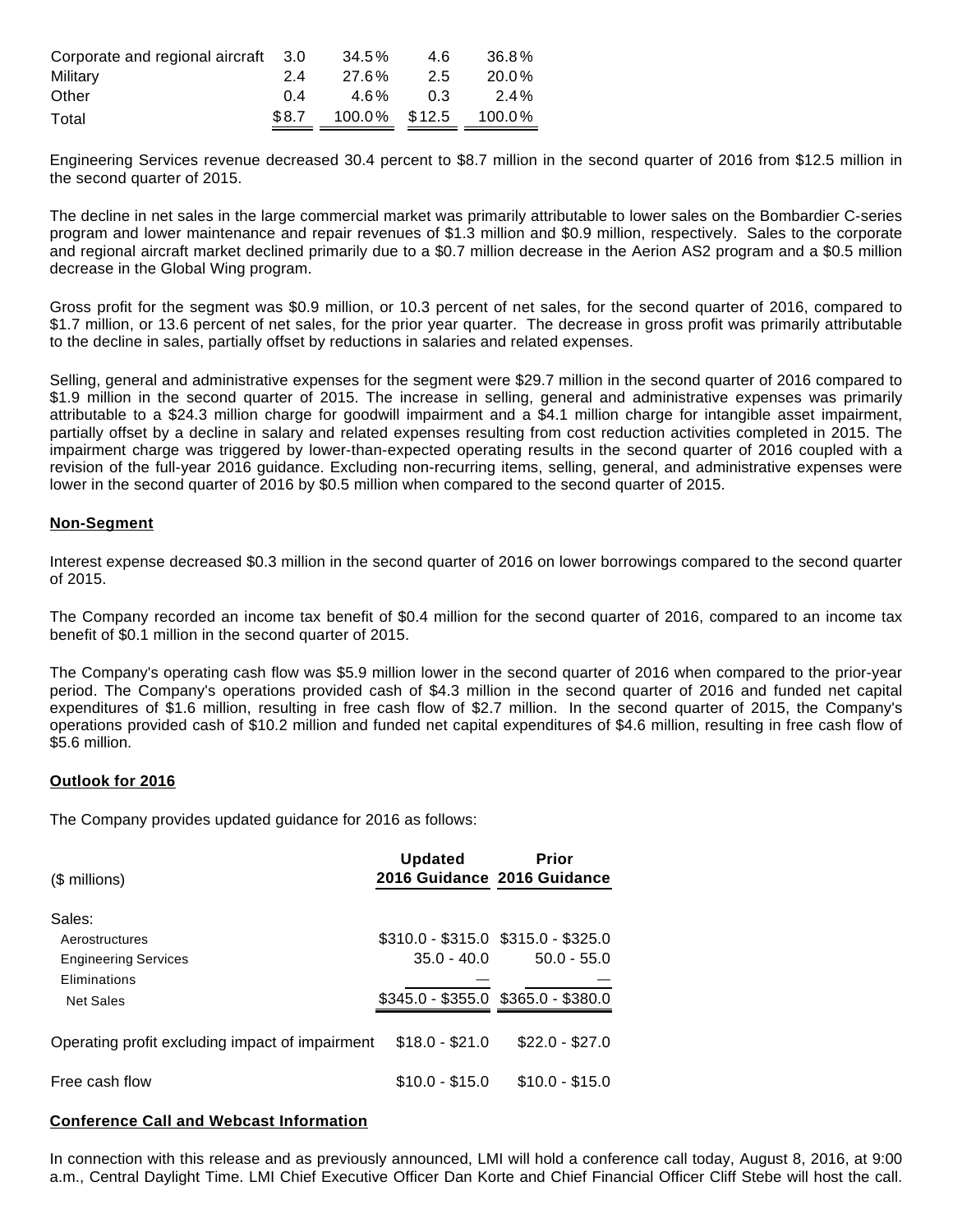To participate in the call, dial 866-307-3343 approximately five minutes before the conference call time start time.

Visit [http://ir.lmiaerospace.com/events.cfm](https://www.globenewswire.com/Tracker?data=75OrUxNcDUZmLJy4l2rv_gCoC6hNWBs-kDKZt389vvbBetSb5qgHeteb6EU3-oLXObeDdBQUkUku4PQ8KxP8Fb1wUKm4mLRYDZzr5SFo2mNt8BlusfrOgg0O8WHx0gjiOPQ-Kj56fW7oo3OL53WeYg==) to access a link to a live webcast of the call. A recording of the call will be available for a limited time on the Company's website after the call concludes.

#### **About LMI Aerospace**

LMI Aerospace Inc. is a leading supplier of structural assemblies, kits and components and provider of engineering services to the commercial, business and regional, and military aerospace markets. Manufacturing more than 40,000 products for a variety of platforms and providing turnkey engineering capabilities to support aircraft lifecycles, LMI offers complete, integrated solutions in aerostructures, engineering and program management. Headquartered in St. Louis, LMI has 21 locations across the United States and in Mexico, the United Kingdom and Sri Lanka. For more information visit: **[www.lmiaerospace.com](https://www.globenewswire.com/Tracker?data=F0Ga_pfSi3-ZbzU4iZiJ1D0Dl3fXvVHLghrWn09gS22hCSRVsAiLoqHb0gfu4NjJOFUMQjjJukkXIVGBdU9kmvM4_rhDlOkmF59FibR5VeM=).**

#### **Cautionary Statements Regarding Forward-Looking Statements**

This news release includes forward-looking statements, including statements related to LMI's strategy and outlook for 2016 and beyond, and other statements based on current management expectations, estimates and projections. Such forwardlooking statements are not guarantees and are inherently subject to various risks and uncertainties that could cause actual results and events to differ materially from the forward-looking statements. These risks and uncertainties include, among other things, difficulties implementing the Company's growth strategy, continued decline in demand in the Engineering Services segment, managing leverage resulting from our notes and revolving credit facility, complying with debt covenants with respect to such indebtedness and competitive pressures, as well as those Risk Factors detailed in the Company's Annual Report on Form 10-K for the year ended December 31, 2015, and any risk factors set forth in our other filings with the Securities and Exchange Commission. The forward-looking statements included in this document are only made as of the date of this document and we disclaim any obligation to publicly update any forward-looking statement to reflect subsequent events or circumstances.

# **LMI Aerospace, Inc. Condensed Consolidated Balance Sheets**

(Amounts in thousands, except share and per share data)

(Unaudited)

|                                                                         | <b>June 30,</b><br>2016 | December 31,<br>2015 |  |  |
|-------------------------------------------------------------------------|-------------------------|----------------------|--|--|
| <b>Assets</b>                                                           |                         |                      |  |  |
| Current assets:                                                         |                         |                      |  |  |
| Cash and cash equivalents                                               | \$<br>3,588             | - \$<br>10,504       |  |  |
| Accounts receivable, net                                                | 53,798                  | 48,491               |  |  |
| Inventories                                                             | 123,685                 | 114,775              |  |  |
| Prepaid expenses and other current assets                               | 4,006                   | 4,147                |  |  |
| Total current assets                                                    | 185,077                 | 177,917              |  |  |
| Property, plant and equipment, net                                      | 96,664                  | 100,969              |  |  |
| Goodwill                                                                | 62,482                  | 86,784               |  |  |
| Intangible assets, net                                                  | 40,444                  | 46,582               |  |  |
| Other assets                                                            | 3,142                   | 3,728                |  |  |
| <b>Total assets</b>                                                     | 387,809<br>\$.          | 415,980<br>\$        |  |  |
| Liabilities and shareholders' equity                                    |                         |                      |  |  |
| Current liabilities:                                                    |                         |                      |  |  |
| Accounts payable                                                        | \$<br>19,972            | - \$<br>13,156       |  |  |
| Accrued expenses                                                        | 25,462                  | 30,015               |  |  |
| Current installments of long-term debt and capital lease obligations    | 2,567                   | 2,362                |  |  |
| <b>Total current liabilities</b>                                        | 48,001                  | 45,533               |  |  |
| Long-term debt and capital lease obligations, less current installments | 248,093                 | 247,633              |  |  |
| Other long-term liabilities                                             | 3,434                   | 4,322                |  |  |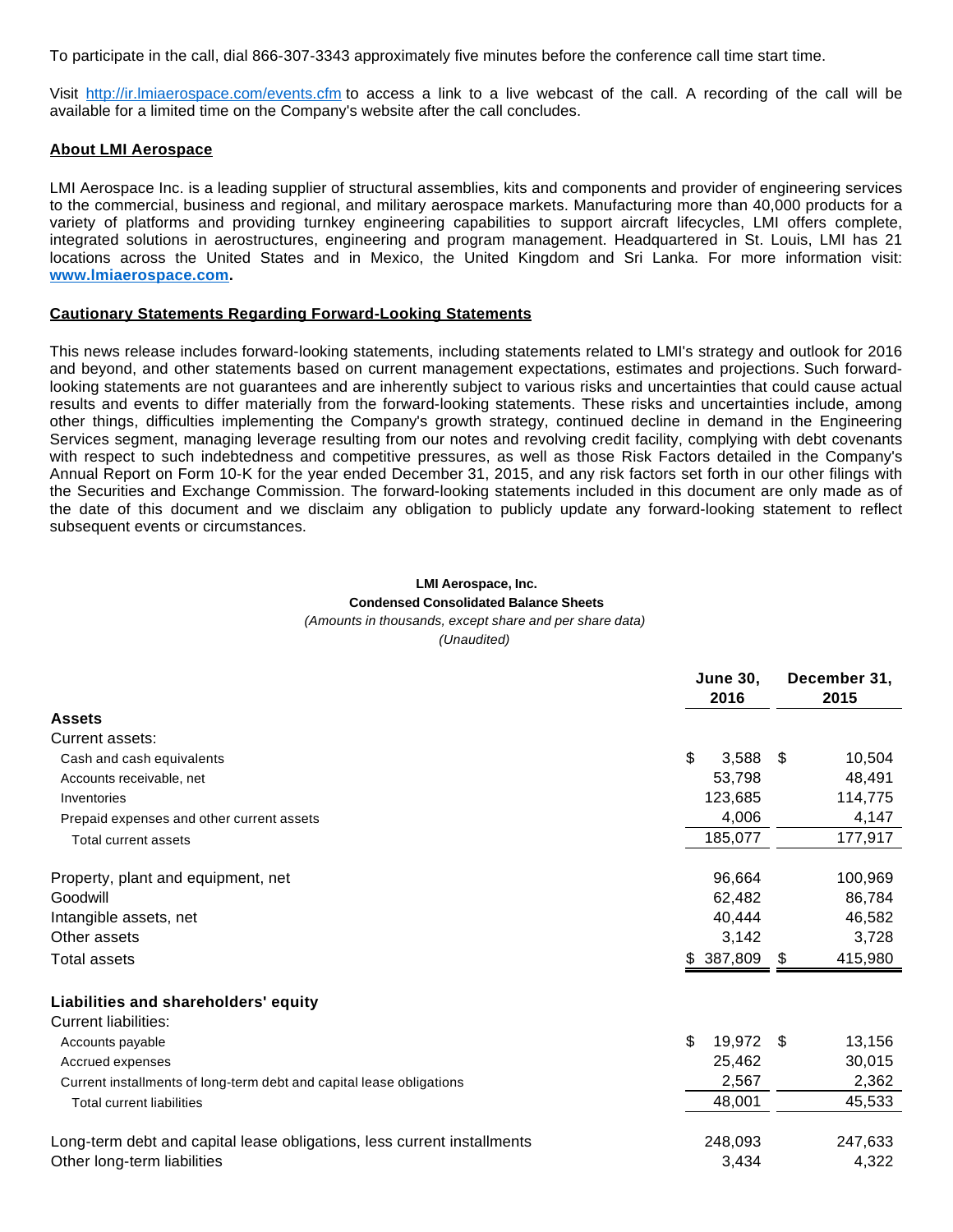| Deferred income taxes                                                                                                                                                   |                         | 536                  |
|-------------------------------------------------------------------------------------------------------------------------------------------------------------------------|-------------------------|----------------------|
| Total long-term liabilities                                                                                                                                             | 251,527                 | 252,491              |
| Shareholders' equity:                                                                                                                                                   |                         |                      |
| Common stock, \$0.02 par value per share; authorized 28,000,000 shares; issued 13,546,794 and<br>13,287,688 shares at June 30, 2016 and December 31, 2015, respectively | 271                     | 266                  |
| Preferred stock, \$0.02 par value per share; authorized 2,000,000 shares; none issued at either date                                                                    |                         |                      |
| Additional paid-in capital                                                                                                                                              | 99,266                  | 97,617               |
| Accumulated other comprehensive loss                                                                                                                                    | (299)                   | (211)                |
| Treasury stock, at cost, 39,419 shares at December 31, 2015                                                                                                             |                         | (418)                |
| Retained (deficit) earnings                                                                                                                                             | (10,957)                | 20,702               |
| Total shareholders' equity                                                                                                                                              | 88,281                  | 117,956              |
| Total liabilities and shareholders' equity                                                                                                                              | \$387,809               | \$<br>415,980        |
| <b>Supplemental Balance Sheet Information:</b>                                                                                                                          | <b>June 30,</b><br>2016 | December 31,<br>2015 |
| Product inventory                                                                                                                                                       | \$<br>89,362            | \$<br>82,587         |
| Capitalized contract costs                                                                                                                                              | 34,323                  | 32,188               |
| Total inventories                                                                                                                                                       | 123,685                 | \$<br>114,775        |

#### **LMI Aerospace, Inc.**

# **Condensed Consolidated Statements of Comprehensive Income (Loss)**

(Amounts in thousands, except share and per share data)(Unaudited)

|                                                         | Three Months Ended June 30, Six Months Ended June 30, |    |         |    |           |    |           |  |  |
|---------------------------------------------------------|-------------------------------------------------------|----|---------|----|-----------|----|-----------|--|--|
|                                                         | 2016                                                  |    | 2015    |    | 2016      |    | 2015      |  |  |
| Sales and service revenue                               |                                                       |    |         |    |           |    |           |  |  |
| Product sales                                           | \$<br>74,480                                          | \$ | 84,158  | \$ | 150,341   | \$ | 162,616   |  |  |
| Service revenue                                         | 9,513                                                 |    | 13,392  |    | 20,983    |    | 27,409    |  |  |
| Net sales                                               | 83,993                                                |    | 97,550  |    | 171,324   |    | 190,025   |  |  |
| Cost of sales and service revenue                       |                                                       |    |         |    |           |    |           |  |  |
| Cost of product sales                                   | 59,346                                                |    | 67,147  |    | 119,682   |    | 129,697   |  |  |
| Cost of service revenue                                 | 9,112                                                 |    | 11,633  |    | 19,877    |    | 24,360    |  |  |
| Cost of sales                                           | 68,458                                                |    | 78,780  |    | 139,559   |    | 154,057   |  |  |
| Gross profit                                            | 15,535                                                |    | 18,770  |    | 31,765    |    | 35,968    |  |  |
| Selling, general and administrative expenses            | 11,767                                                |    | 12,392  |    | 23,621    |    | 25,002    |  |  |
| Goodwill and intangible asset impairment                | 28,368                                                |    |         |    | 28,368    |    |           |  |  |
| Restructuring expense                                   | 241                                                   |    | 518     |    | 1,187     |    | 792       |  |  |
| Income from operations                                  | (24, 841)                                             |    | 5,860   |    | (21, 411) |    | 10,174    |  |  |
| Other (expense) income:                                 |                                                       |    |         |    |           |    |           |  |  |
| Interest expense                                        | (5, 213)                                              |    | (5,556) |    | (10, 476) |    | (11, 148) |  |  |
| Other, net                                              | (256)                                                 |    | (75)    |    | (347)     |    | 47        |  |  |
| Total other expense                                     | (5, 469)                                              |    | (5,631) |    | (10, 823) |    | (11, 101) |  |  |
| (Loss) income before income taxes                       | (30, 310)                                             |    | 229     |    | (32, 234) |    | (927)     |  |  |
| (Benefit) provision for income taxes                    | (410)                                                 |    | (149)   |    | (575)     |    | 160       |  |  |
| Net (loss) income<br>Other comprehensive (loss) income: | (29,900)                                              |    | 378     |    | (31, 659) |    | (1,087)   |  |  |
| Change in foreign currency translation adjustment       | (74)                                                  |    | 80      |    | (88)      |    | 1.        |  |  |
| Total comprehensive (loss) income                       | \$<br>(29, 974)                                       | \$ | 458     | \$ | (31, 747) | \$ | (1,086)   |  |  |

Amounts per common share: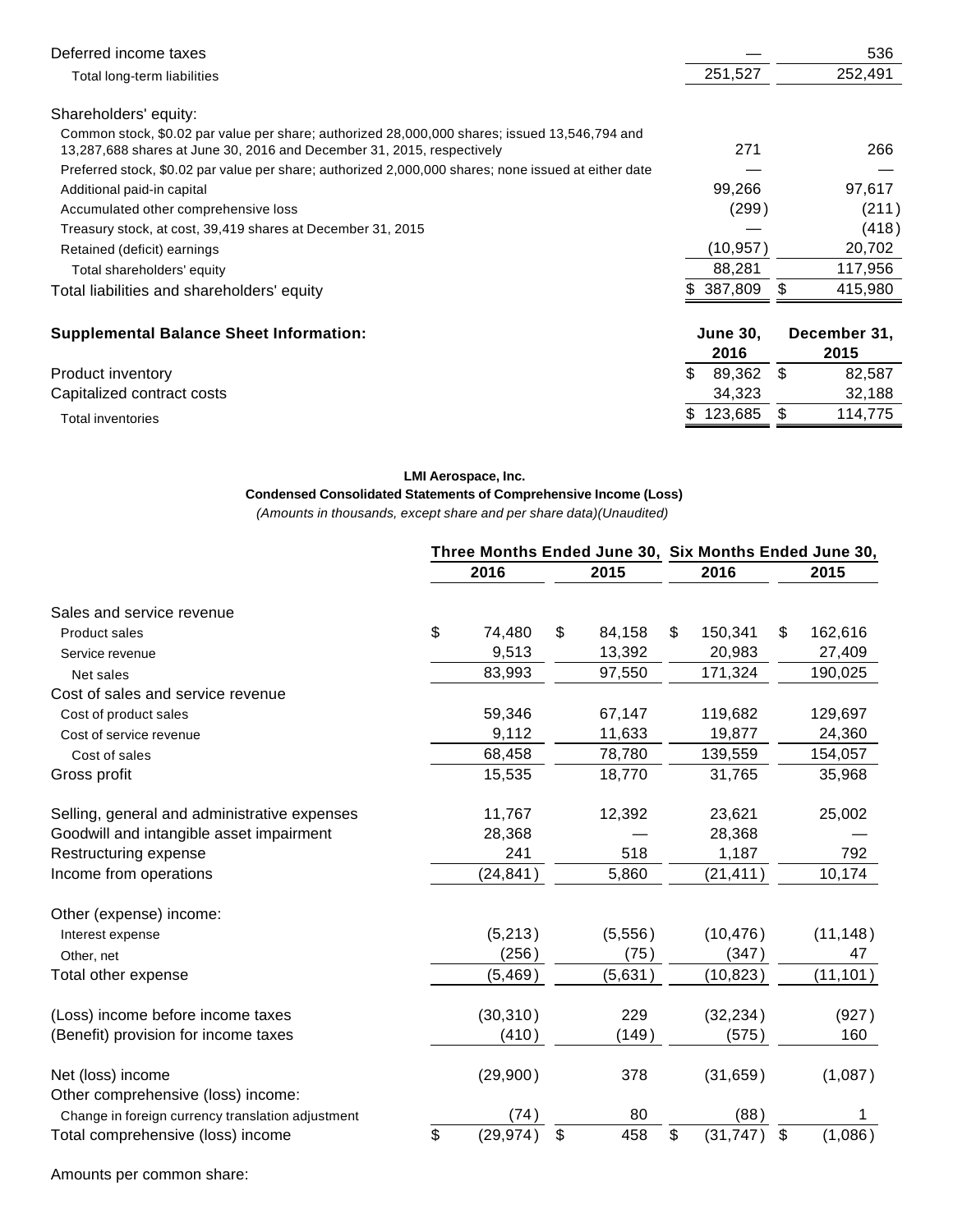| Net (loss) income per common share                      | (2.28)     |      | 0.03       | S    | $(2.43)$ \$ | (0.08)     |
|---------------------------------------------------------|------------|------|------------|------|-------------|------------|
| Net (loss) income per common share assuming dilution \$ | (2.28)     | - \$ | 0.03       | - \$ | $(2.43)$ \$ | (0.08)     |
| Weighted average common shares outstanding              | 13,125,666 |      | 12,850,421 |      | 13,050,575  | 12,822,747 |
| Weighted average dilutive common shares outstanding     | 13,125,666 |      | 13,088,390 |      | 13,050,575  | 12,822,747 |

### **LMI Aerospace, Inc. Condensed Consolidated Statements of Cash Flows** (Amounts in thousands)

(Unaudited)

|                                                                                        | <b>Six Months Ended</b><br><b>June 30,</b> |                      |  |  |
|----------------------------------------------------------------------------------------|--------------------------------------------|----------------------|--|--|
|                                                                                        | 2016                                       | 2015                 |  |  |
| <b>Operating activities:</b>                                                           |                                            |                      |  |  |
| Net loss                                                                               | \$(31,659) \$(1,087)                       |                      |  |  |
| Adjustments to reconcile net loss to net cash (used) provided by operating activities: |                                            |                      |  |  |
| Depreciation and amortization                                                          | 9,830                                      | 9,920                |  |  |
| Amortization of debt issuance cost                                                     | 957                                        | 984                  |  |  |
| Goodwill and intangible asset impairment                                               | 28,368                                     |                      |  |  |
| Deferred taxes                                                                         | (536)                                      | 87                   |  |  |
| Stock based compensation                                                               | 791                                        | 1,036                |  |  |
| Other non-cash items                                                                   | (95)                                       | (131)                |  |  |
| Changes in operating assets and liabilities:                                           |                                            |                      |  |  |
| Accounts receivable                                                                    | (5, 433)                                   | (2,860)              |  |  |
| Inventories                                                                            | (9,222)                                    | (9, 179)             |  |  |
| Prepaid expenses and other assets                                                      | 393                                        | 67                   |  |  |
| Current income taxes                                                                   | 175                                        | 126                  |  |  |
| Accounts payable                                                                       | 6,898                                      | 1,860                |  |  |
| Accrued expenses                                                                       | (3, 413)                                   | 52                   |  |  |
| Net cash (used) provided by operating activities                                       | (2,946)                                    | 875                  |  |  |
| <b>Investing activities:</b>                                                           |                                            |                      |  |  |
| Additions to property, plant and equipment                                             |                                            | $(3,998)$ $(11,611)$ |  |  |
| Proceeds from sale of property, plant and equipment                                    | 18                                         | 159                  |  |  |
| Net cash used by investing activities                                                  | (3,980)                                    | (11, 452)            |  |  |
| <b>Financing activities:</b>                                                           |                                            |                      |  |  |
| Proceeds from issuance of debt                                                         | 1,465                                      |                      |  |  |
| Principal payments on long-term debt and notes payable                                 | (1, 455)                                   | (1, 169)             |  |  |
| Advances on revolving line of credit                                                   | 2,000                                      | 60,000               |  |  |
| Payments on revolving line of credit                                                   |                                            | $(2,000)$ $(53,500)$ |  |  |
| Payments for debt issuance cost                                                        |                                            | (245)                |  |  |
| Net cash provided by financing activities                                              | 10                                         | 5,086                |  |  |
| Net decrease in cash and cash equivalents                                              | (6,916)                                    | (5, 491)             |  |  |
| Cash and cash equivalents, beginning of period                                         | 10,504                                     | 7,927                |  |  |
| Cash and cash equivalents, end of period                                               | 3,588<br>\$                                | \$2,436              |  |  |
| Supplemental disclosure of noncash transactions:                                       |                                            |                      |  |  |
| Defined contribution plan funding in company stock                                     | \$<br>1,472                                | \$<br>710            |  |  |

**LMI Aerospace, Inc. Selected Non-GAAP Disclosures** (Amounts in thousands) (Unaudited)